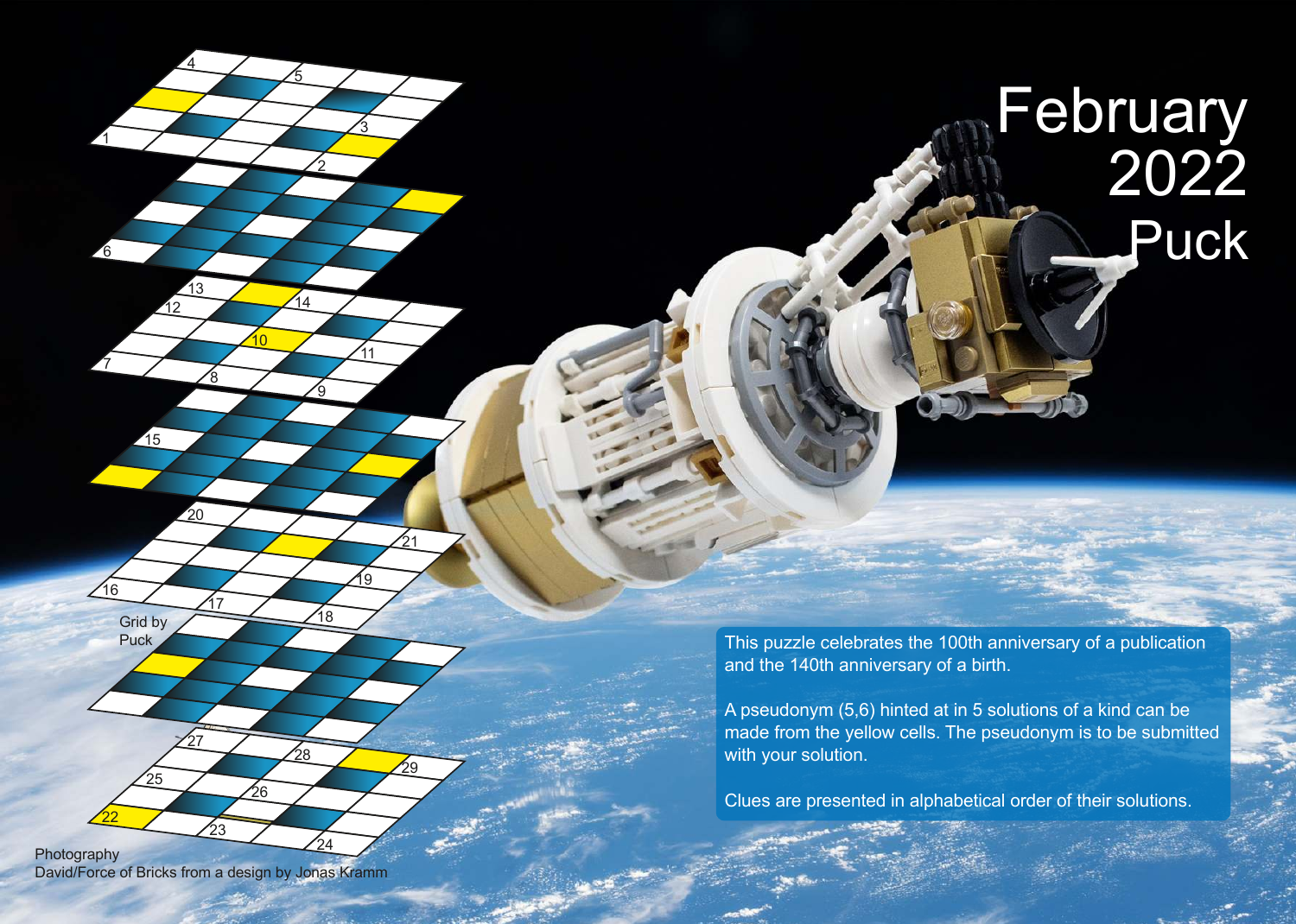| <b>MON</b>                                                | <b>TUE</b>                                                                              | <b>WED</b>                                                                              | <b>THU</b>                                                          | <b>FRI</b>                                                                                                | <b>SAT</b>                                                                  | <b>SUN</b>                                                                |
|-----------------------------------------------------------|-----------------------------------------------------------------------------------------|-----------------------------------------------------------------------------------------|---------------------------------------------------------------------|-----------------------------------------------------------------------------------------------------------|-----------------------------------------------------------------------------|---------------------------------------------------------------------------|
|                                                           | $1$ 7ac, 8aw-3                                                                          | $2$ $7$ aw-4                                                                            | $3$ 16ac, 18aw-3                                                    | $4_{16aw}$                                                                                                | $5$ 27up-4                                                                  | $6$ 23ba, 22aw                                                            |
|                                                           | Content to call a halt, in<br>the name of God $\dots$ (5)                               | having periodically<br>skipped bits as well,<br>initially saying they're<br>boring? (4) | "Where 4ers may 4"<br>suffices for macabre<br>poet $(7)$            | When entertaining<br>ladies, maybe Buck<br>Mulligan primarily<br>displays what could be<br>19up, 28up (5) | Curse lady of honour<br>briefly by name (4)                                 | Said malicious<br>things about<br>unfinished musical?<br>Yes, indeed! (7) |
| 7 <sub>17aw</sub>                                         | 8 11ba                                                                                  | $9_{22up}$                                                                              | $10$ 10to, 8ac                                                      | $11$ 13ac, 14to-3                                                                                         | 12 <sub>4ac</sub>                                                           | $134d-4$                                                                  |
| Live with wife in<br>wooded valley (5)                    | Merman perhaps sees<br>forgetfulness-inducing<br>flower when moving<br>nose to tail (5) | Compound reducing fat<br>levels due to speed of<br>pork pie production? (7)             | Greeting from computer<br>before first bit of login's<br>over $(5)$ | What's sometimes 4ing<br>hard work like 4ac 4to's<br>29 is (5)                                            | Played with Jasmine?<br>Not in this Manchester<br>band $(5)$                | 13th century King<br>Henry becoming the<br>first to marry $(4)$           |
| $14$ 2d                                                   | 15 <sub>2aw</sub>                                                                       | $16$ 20ac                                                                               | 17 <sub>5to</sub>                                                   | 18 <sub>25ac</sub>                                                                                        | 19 <sub>9aw</sub>                                                           | $20$ 15up                                                                 |
| King lost poodle, going<br>walkabout (7)                  | Creator of 4s, with<br>plenty gathering in 29's<br>opening (5)                          | 4 like a gangster's<br>girlfriend? (5)                                                  | Brothers' toxic 4er,<br>ignoring hood (5)                           | Strains to be heard by<br>Martha Clifford initially,<br>without at first using<br>secret identity (5)     | Starts to 4 as writer<br>when inspired by<br>origins of Odyssey<br>saga (5) | Perform Prince song (4)                                                   |
| $21_{15d}$                                                | $22_{19d}$                                                                              | 23 <sub>19ba</sub>                                                                      | $24$ 12aw, 13ac                                                     | $25$ 26up, 23up                                                                                           | 26 <sub>19up</sub>                                                          | $27$ <sub>3ba</sub>                                                       |
| Flower Puck turned up<br>in Tennyson's 29,<br>perhaps (4) | Speech oddly dry, rather<br>than 26 or fruity $(3)$                                     | Deal with duck after<br>putting flower back (3,2)                                       | Star grid designer (6)                                              | 4ac 4to's alter ego?<br>Doctor pleaded "He's<br>nuts" (7,7)                                               | Delightful second short<br>message, after first<br>deleted (5)              | 4er caused by brown<br>study when<br>discontented? (5)                    |
| $28$ 6up, 1ac                                             | $29$ 29up                                                                               | <b>Collins</b><br>$30$ 29to, 24ba-3                                                     | 31<br>29ba                                                          | $32$ 28up,4to                                                                                             | $33$ 28to                                                                   | $\mathbb{S}4$ 21to-3                                                      |
| 4er by guy, learner<br>driver (6)                         | Grant perhaps for 18th<br>century 20 also booked<br>as part of July's<br>sessions (7)   | Fish-eating<br>representation of nude?<br>That's not cryptic,<br>somehow (7)            | Single women<br>entertained by a French<br>duke $(5)$               | <b>Broadcaster of Nazi</b><br>propaganda's shocking<br>"oily Jew" claim (7,5)                             | Desire reduced by drug?<br>That's sensible (4)                              | It's 33, we hear, when<br>covering English prog<br>rock band (3)          |
| Day 3<br>16ac, 18aw-3 (7)                                 |                                                                                         |                                                                                         |                                                                     |                                                                                                           |                                                                             |                                                                           |
|                                                           |                                                                                         |                                                                                         |                                                                     |                                                                                                           |                                                                             | Feb 2022                                                                  |